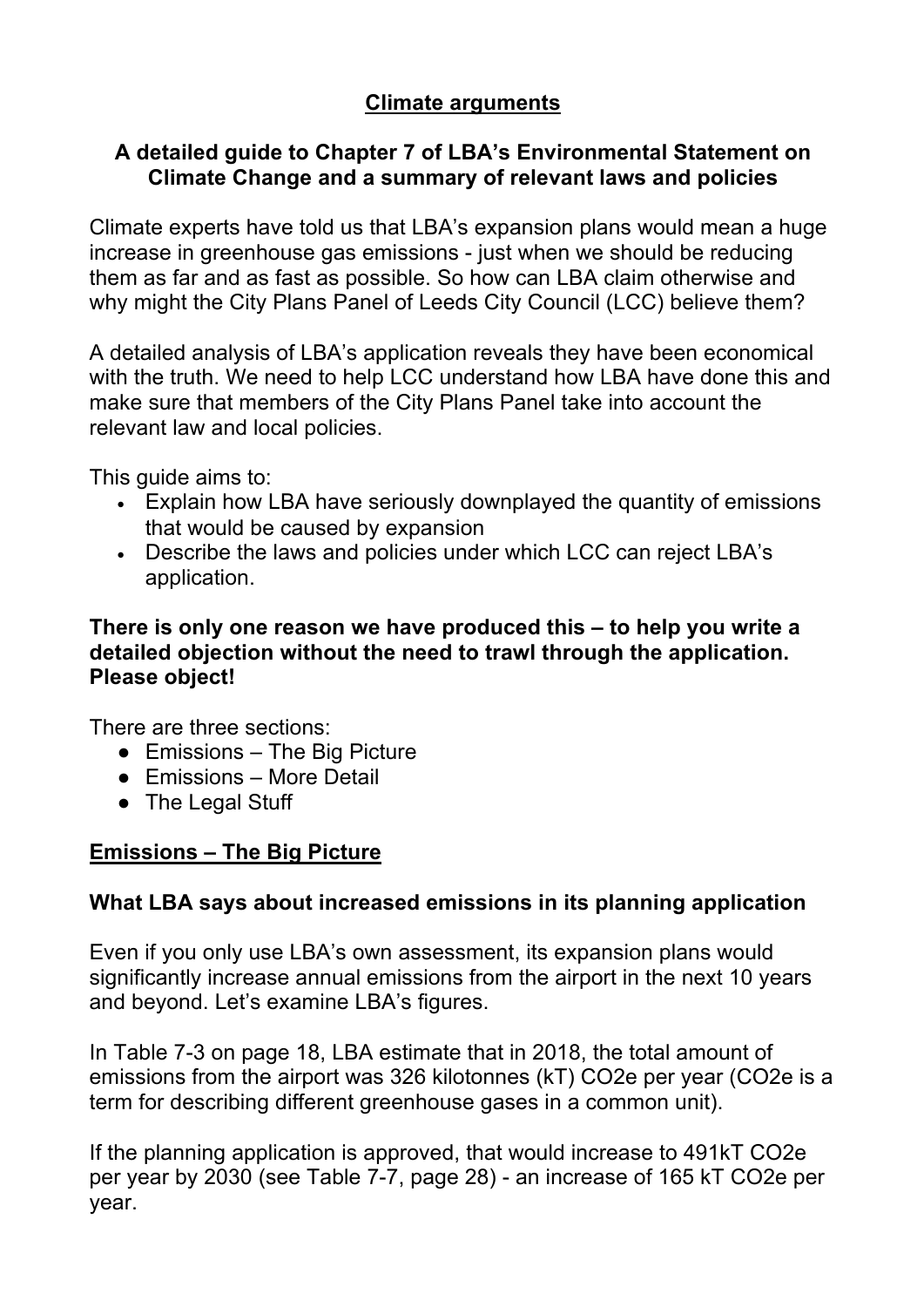In 2030, the airport would be releasing about 1,000 kT (or 1 Mt) of CO2e emissions every 2 years when we urgently need to reduce them to net zero. If we don't achieve that, we cannot keep global temperature rise below 2C above pre-industrial levels. That would mean catastrophe on a scale never experienced before by human beings.

LBA also assumes that there would be some expansion of passenger numbers even if its application were to be rejected. This neatly masks some of the impact of the development. They call this the 'without development' scenario and forecast that the emissions from the airport would grow to 349 kT CO2e per year by 2030 (see Table 7-5, page 21). This means that expansion under 'with development' would result in an additional 142 kT CO2e every year by 2030 compared to the smaller expansion resulting from 'without development'.

So, by LBA's own forecasts, expansion under the development would mean that the airport would be releasing between 142 kT and 165 kT additional CO2 every year by 2030.

To put some context around this, that 2030 figure of 491 kt CO2e amounts to almost 50% of the emissions that Leeds as a whole is entitled to emit under the Zero Carbon Roadmap (1020 kt CO2e in 2030).

This is completely unacceptable, and more than enough evidence to reject the application.

However, analysis of the way LBA has calculated emissions shows that these figures actually represent a *gross under estimate* of the likely impact.

### **How LBA downplayed emissions caused by expansion**

Table 7.1 on page 3 details the requests made to LBA by the Planning Department before the application was produced and LBA's response to those requests. The Planning Department is interested in a precautionary estimate of the full climate impact, without any emissions being omitted. In particular, they request the inclusion of aircraft arrivals and non-CO2 effects at altitude. There is more explanation of these later in this guide, but, in short, air travel doesn't just release carbon dioxide into the atmosphere, other potent greenhouse gases are also released which have global warming effects as well, particularly at altitude. These non-CO2 effects roughly double the CO2 effects. Secondly, expansion of LBA will lead directly to additional arrivals as well as additional departures, which means that the emissions from both should be counted.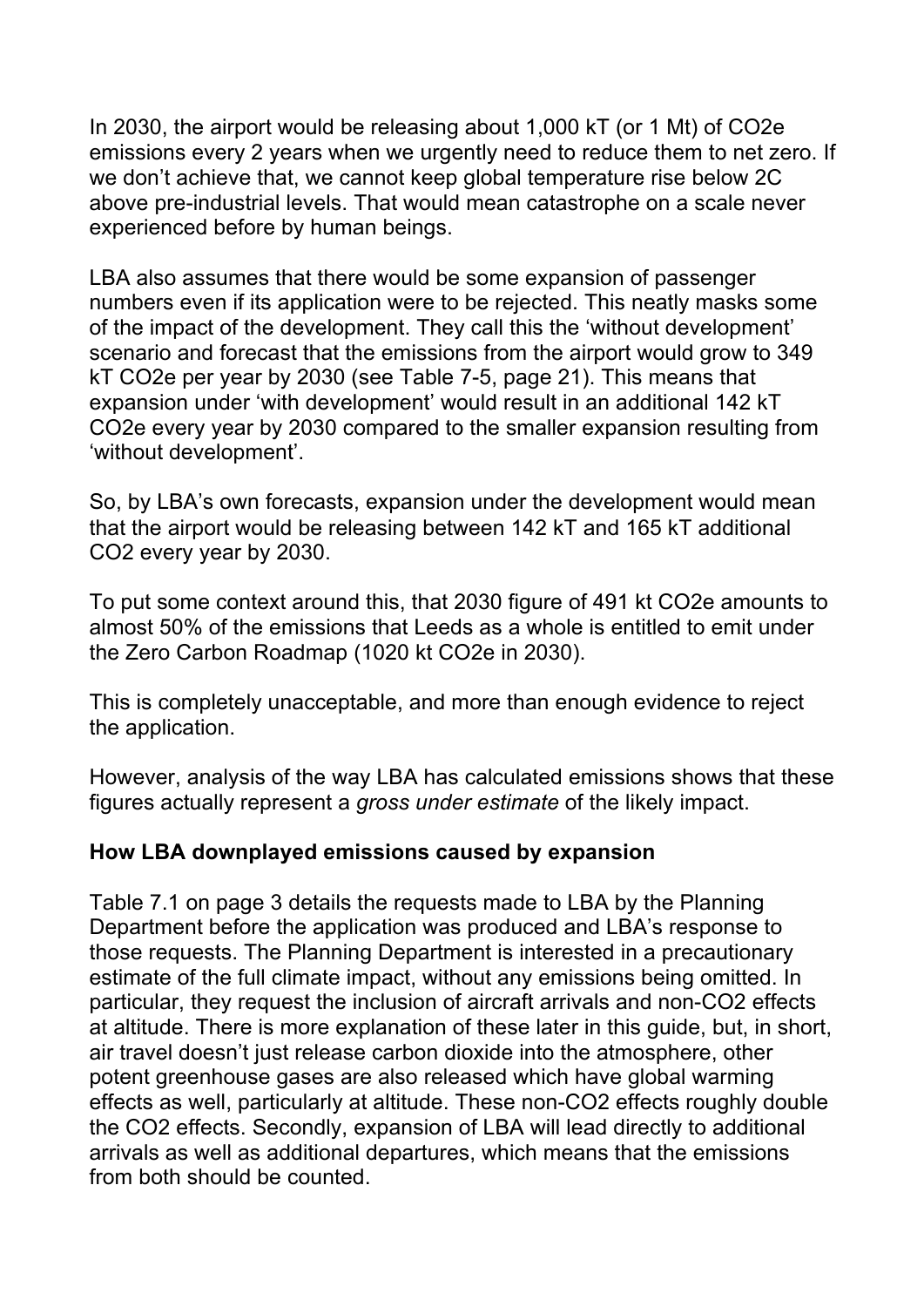In Table 7-1, LBA says that it will not include these effects in their main figures. Instead, LBA says that it will provide a 'sensitivity assessment'. A sensitivity assessment entails calculations where these factors are included, and compares them to calculations where they are not included. However, there is nothing in the document that covers this - a major omission, and one that is at odds with their promise in Table 7-1.

#### Section 7.6.36 gives it away:

*"The above assessment does not consider the implications of radiative forcing or has quantified the CCD emissions from arrivals. Since the assessment of significance relies in part on context the comparisons would need to be on a like for like basis. It follows therefore that if radiative forcing and arrivals CCD emissions is considered for emissions from the Development, they should also be considered in the national comparisons, in which case the overall conclusions would not be changed".*

In other words, "you requested the inclusion of arrivals and non-CO2 effects at altitude, we agreed to do that – but then we don't". In addition to that, LBA's statement is not even accurate. If these factors were included in calculations of the UK's aviation emissions, these emissions would be roughly a factor 4 larger, which means that aviation would take up a much larger share of the UK carbon budget. Therefore, aviation in all of the UK would need to be reduced much more aggressively than if these contributions are ignored, implying much more aggressive reductions /restrictions for LBA. The assessment that LBA provides for this is therefore inaccurate.

As the Planning Department recognises, what matters for the climate emergency (and our chance to avert catastrophe by meeting the Paris Agreement target) is the *total* contribution of this development to climate change (including additional arrival passengers, and including non-CO2 effects at altitude).

What matters for Leeds, and what's within LCC's responsibility, is how much of Leeds' carbon budget (adopted by LCC) would be used up by the emissions associated with the airport it expands; and how these emissions compare to the annual emissions targets that are compatible with Leeds' Zero Carbon Roadmap and Climate Emergency Declaration.

These two aspects should matter most for the climate impact assessment of this development - they are LCC's responsibilities. However both of these are dealt with incompletely and inaccurately.

### **The Accurate Impact of Expansion**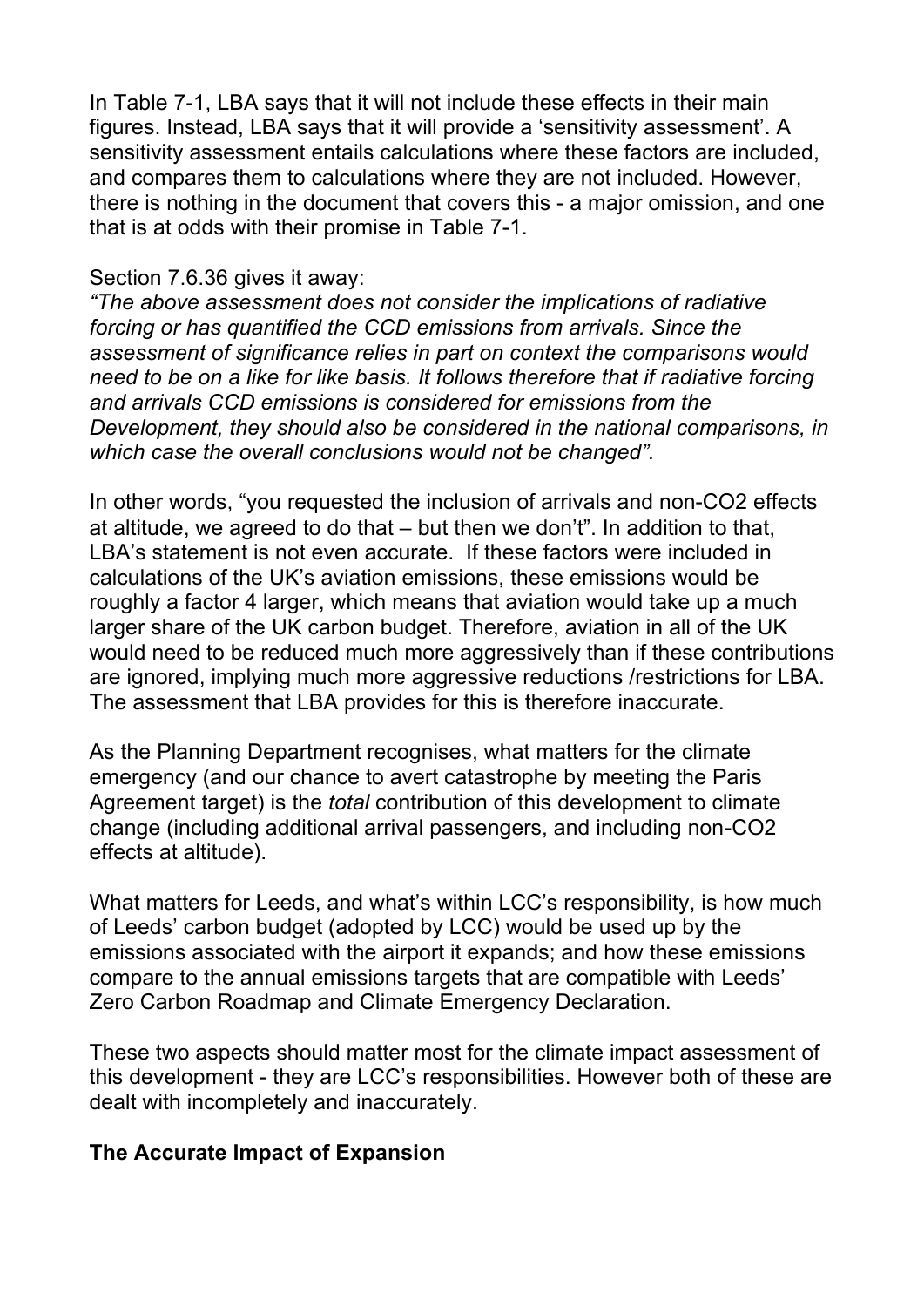Here is what a more accurate account of the climate impact of the airport would look like and how it compares to LBA's figures.

LBA estimate total emissions in 2030 to be 491 kT CO2e in the withdevelopment case vs. 349 kT CO2e in the without-development case (Table 7-12). So the difference between with-development and without-development is 142 kT CO2e.

Including non-CO2 effects at altitude (using a factor 2 as estimated by the UK government's Committee on Climate Change) and including the emissions from the additional arrival passengers, total emissions in 2030 would instead be 1227 kT CO2e in the with-development case (2.5 times larger than LBA's estimate) and 675 kT CO2 in the without-development case. These figures have been calculated by Climate Change researchers at Leeds University.

So, the difference between with-development and without-development is actually 552 kT CO2, when these factors are accounted for. In other words, including non-CO2 effects and additional arrival passengers as LCC requested, the airport will be emitting **1.2 Mt CO2e every year** by 2030 and the difference in emissions in 2030 between the with-development case and the without-development case is a factor **3.9 larger than LBA's estimate.** 

Further, when LBA compares the emissions resulting from the expansion to Leeds annual carbon budget for 2030 (based on the Leeds Carbon Roadmap that LCC has adopted), LBA omits not only arrivals and non-CO2 effects at altitude, it also **excludes international flights**. With those omissions, they claim the airport will use up 5.3% of Leeds annual carbon budget for 2030. But these figures are highly misleading as they exclude the largest factors!

Including non-CO2 effects at altitudes, arrivals and international flights, you get figures **23 times larger** than the one LBA provided! That is, the emissions from the airport are not 5.3% of Leeds annual carbon budget for 2030, they are in fact 120% of it. So the airport itself exceeds the carbon budget for the whole city in 2030! And of course, it's infinitely larger than the net-zero emissions LCC promised for 2030 in the climate emergency declaration.

### **Emissions – More Detail**

# **More detail and arguments if you want it (or skip to the legal stuff)**

### Non-CO effects caused by air travel

As was said above, air travel doesn't just release carbon dioxide into the atmosphere, other potent greenhouse gases are also released which have climate damaging, global warming effects as well. These non-CO2 effects roughly double the carbon effects. The UK Committee on Climate Change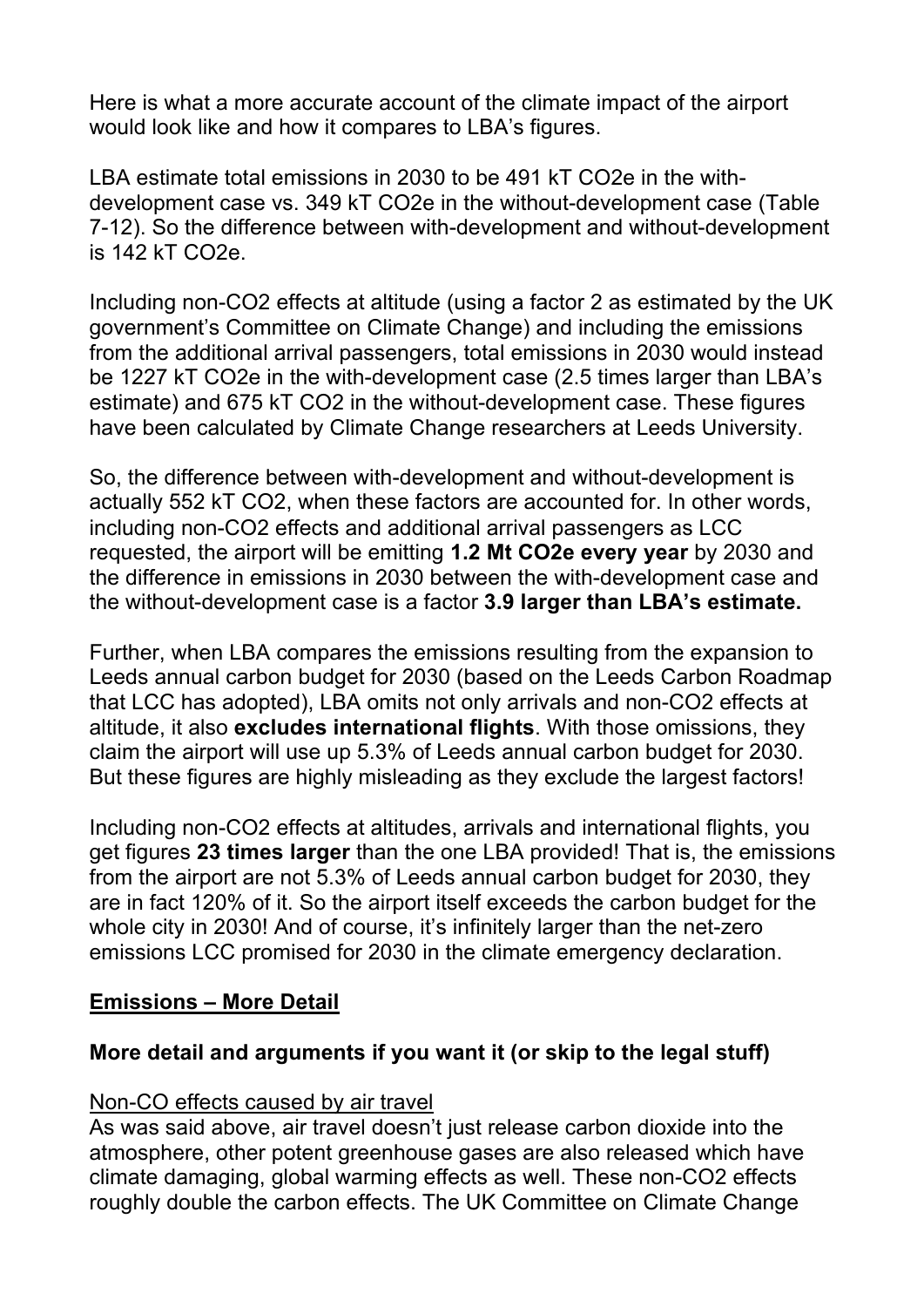says: "Overall, non-CO2 effects from aviation warm the climate and approximately double the warming effect from past and present aviation CO2 emissions." See box 6.1 on p68 of the UK Committee on Climate Change technical report: https://www.theccc.org.uk/wp-content/uploads/2019/05/Net-Zero-Technical-report-CCC.pdf

LCC were aware of this and that it is standard practice for airports to omit this on the grounds of being too complex. LCC specifically said (in Table 7.1) that non-CO2 effects should be included in LBA's assessment.

The Court of Appeal decision in February 2020 on Heathrow's third runway stated that non-CO2 effects from aviation are an 'obviously relevant factor' and should be taken into account. In addition, LCC asked LBA for a 'worst case scenario' so it is not reasonable to exclude all non-CO2 effects.

The Court of Appeal also said that the 'precautionary principle' should be applied to non-CO2 effects and measures should be adopted to prevent environmental harm. That means erring on the side of caution and LBA have not done this. The real impact of LBA's emissions should be double the figures provided.

Emissions from outbound flights, or inbound flights - or both? When allocating responsibility for aircraft greenhouse gas emissions, it is standard practice to split those emissions 50/50 between the departure airport (outbound flights) and the arrival airport (inbound flights). To do otherwise would be double counting.

While this makes sense for existing flights, it is not valid when calculating the emissions from the *additional* flights that result from the expansion of an airport. If LBA did not expand, there would be no *additional* departures, no *additional* arrivals, no *additional* emissions. But expansion of LBA will lead directly to additional arrivals as well as additional departures, which means that the emissions from both should be counted.

LCC actually requested that LBA include both arrivals and departures (see Table 7.1) unless they could demonstrate that the flights would take place anyway from another airport, eg Manchester. In table 7.1, LBA admit that this cannot be proven, but then only say that they will consider arrivals through a 'sensitivity assessment' which actually means that the emissions figures they calculate exclude arrivals. That means the additional emissions figures used for LBA's 'With Development scenario' should be doubled.

#### Efficiency improvements

LBA assumed that aircraft will become more efficient over time and so their emissions will reduce. LBA seem to have assumed an improvement of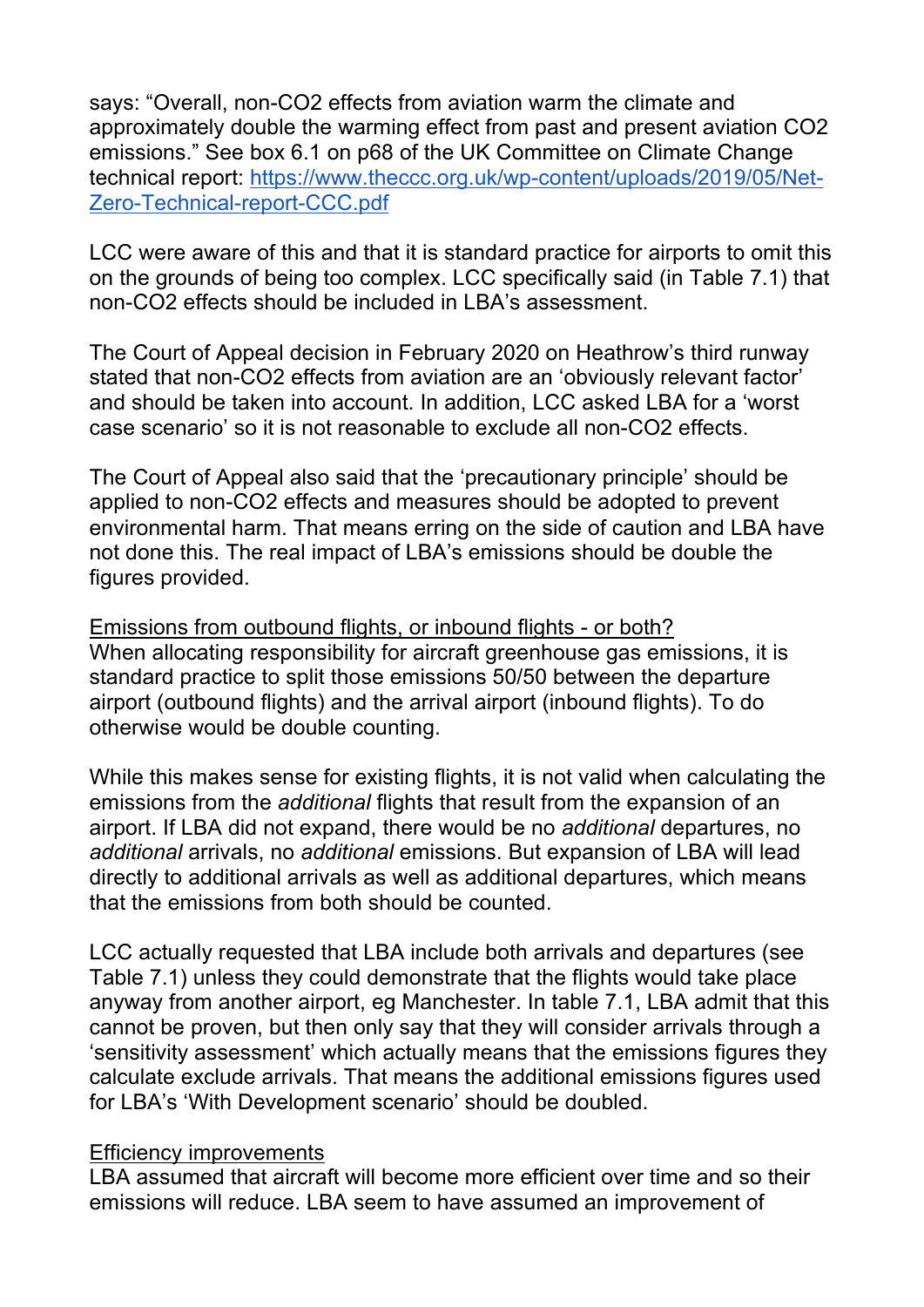roughly 2% per year. This significantly exceeds the 1.4% annual efficiency improvement used by the UK Committee on Climate Change, who advise government on climate change. And 1.4% was their most optimistic assessment. Therefore LBA's 2% assumption is highly implausible - a 'best case scenario' not a 'worst case scenario'.

### Climate change impacts beyond 2050

LCC asked LBA to forecast emissions for the next 60 years. LBA declined to provide this – instead they gave figures up to 2030 and only a 'high level assessment' up to 2050. But the climate damage caused by increased emissions from expansion would continue beyond 2050. The recent Court of Appeal decision said that climate impacts cannot be ignored after 2050 because they will continue after that date.

Equally important, LBA did not calculate the cumulative effects of additional emissions up until 2050 – they stopped at 2030, assuming no growth beyond 2030, and then just gave one single estimate for 2050. What matters for climate change are total emissions, i.e. the sum of emissions over time.

So once again. LCC are minimizing the impact of expansion.

### Worst case scenario?

LCC specifically asked LBA for a 'worst case scenario' assessment of the climate damaging impact of its proposals. They have not done that. In addition to the issues above, it is entirely plausible that the additional flights to/from LBA would trigger additional connecting flights at other airports in the UK and abroad. The resulting additional emissions should also have been estimated. Overall, it is abundantly clear that LBA have failed to provide a 'worst case scenario'.

### No further passenger increase between 2030 and 2050

In 7.3.29 LBA said they assumed there would be no increase in passengers and no change to destinations between 2030 and 2050. But is this credible? In December 2019, the West Yorkshire Combined Authority forecast 9 million passengers by 2050 (see para 2 in Background:

https://www.yourvoice.westyorks-ca.gov.uk/airport\_2019engagement) and the Dept for Transport's 'Aviation Forecasts 2017' assumes 8 million passengers by 2050 (see Table 63 in:

https://assets.publishing.service.gov.uk/government/uploads/system/uploads/ attachment\_data/file/878705/uk-aviation-forecasts-2017.pdf)

# Investment in new airline fleet post-COVID

In Table 7.3 LBA say that "Fuel consumption was ... adjusted to account for future efficiencies from new aircraft types and operational efficiencies." But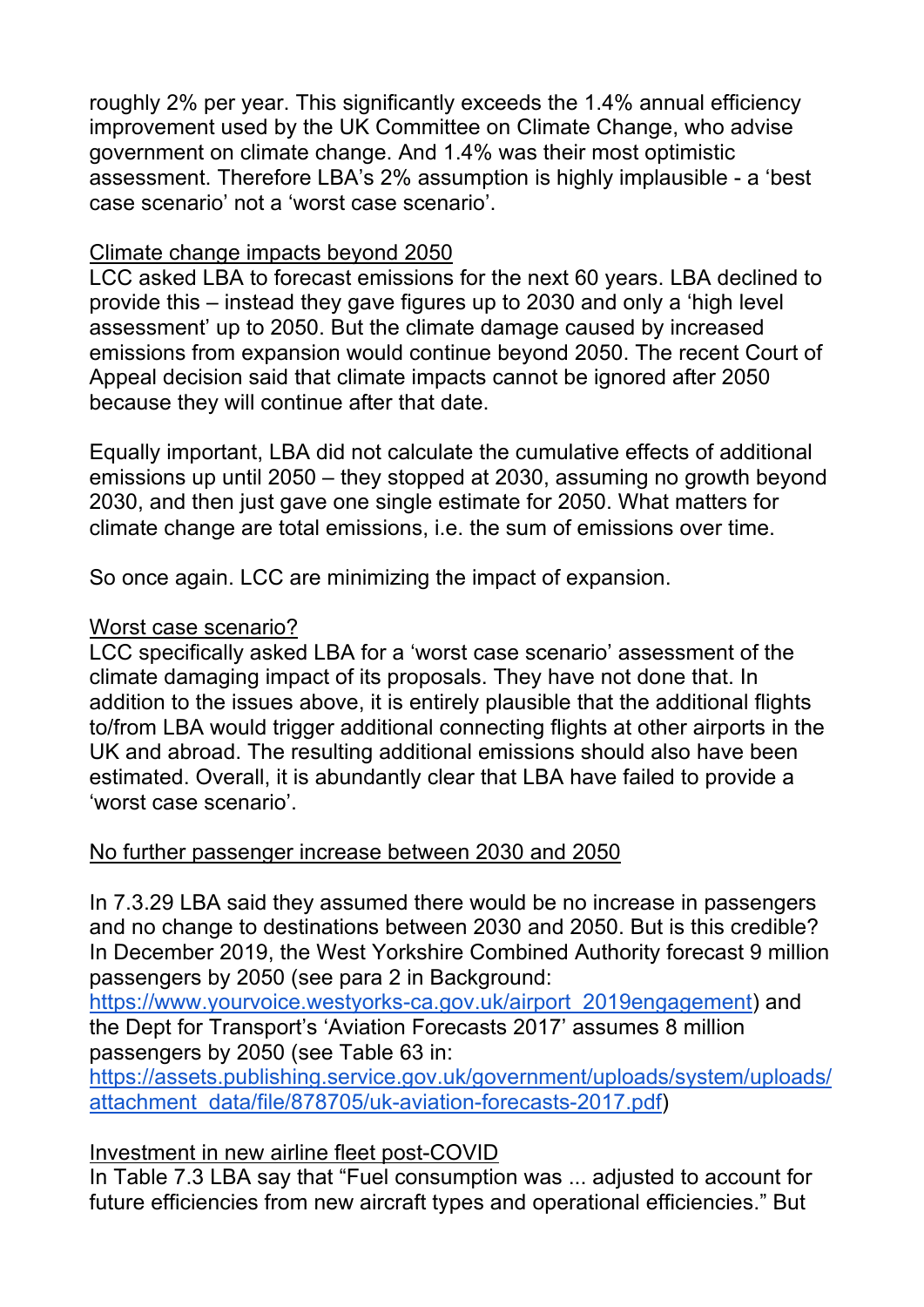will airlines buy new aircraft after COVID nearly sent them bankrupt? How reasonable is it to assume that budget airlines will still have the money available to invest?

### Cumulative emissions impact

When assessing the climate damaging impact of expansion, cumulative emissions are what matters. The net effect would be the cumulative emissions from any additional flights from 2020 (or at the latest 2023) until there are either no more flights from LBA or these flights are truly zeroemission. The UK Committee on Climate Change and the Leeds Climate Commission both agree that there is no realistic prospect of zero emission commercial flights in the short to medium term. Even using LBA's flawed methodology, they accept that expansion would cause a total of 2,860 kT CO2 per year in just 6 years (see Table 7-9) - an extra 449 kT compared to the 'without development' scenario (see Table 7-5).

Zero emission aviation – no realistic prospect within LBA's timeframe In September 2019, the UK Committee on Climate Change concluded that the development of new aviation technologies and zero carbon fuels is "highly speculative and should not be relied upon." https://www.theccc.org.uk/wpcontent/uploads/2019/09/Letter-from-Lord-Deben-to-Grant-Shapps-IAS.pdf. In December 2019, Leeds Climate Commission stated that the new technologies needed to make flying zero emission are not going to be available in the short to medium term - see

https://www.leedsclimate.org.uk/sites/default/files/Leeds%20Climate%20Com mission%20Position%20Paper%20on%20Aviation%20FINAL.pdf. In January 2020, Leeds City Council publicly accepted that expanding aviation is "fundamentally incompatible" with reaching net zero until flying can be made zero emission - see:

https://democracy.leeds.gov.uk/documents/s198403/Climate%20Emergency %20Cover%20Report%20191219.pdf. Allowing expansion would be 'fundamentally incompatible' with LCC's aim to achieve net zero by 2030.

Emissions from the current terminal building are 1.3% of all LBA's emissions Although LBA has made much of the proposed new 'green' terminal building, their application accepts that increased emissions from expansion would overwhelmingly result from additional flights. Para 7.4.4 notes that "Greenhouse gas emissions from flights are the dominant source at 92%." Emissions from the current terminal building itself account for 1.3% of all emission associated with LBA.

# Passenger growth must be limited to "at most 25%"

The UK Committee on Climate Change has forecast that: "Aviation is likely to be the largest emitting sector in the UK by 2050, even with strong progress on technology and limiting demand." In September 2019, they also stated that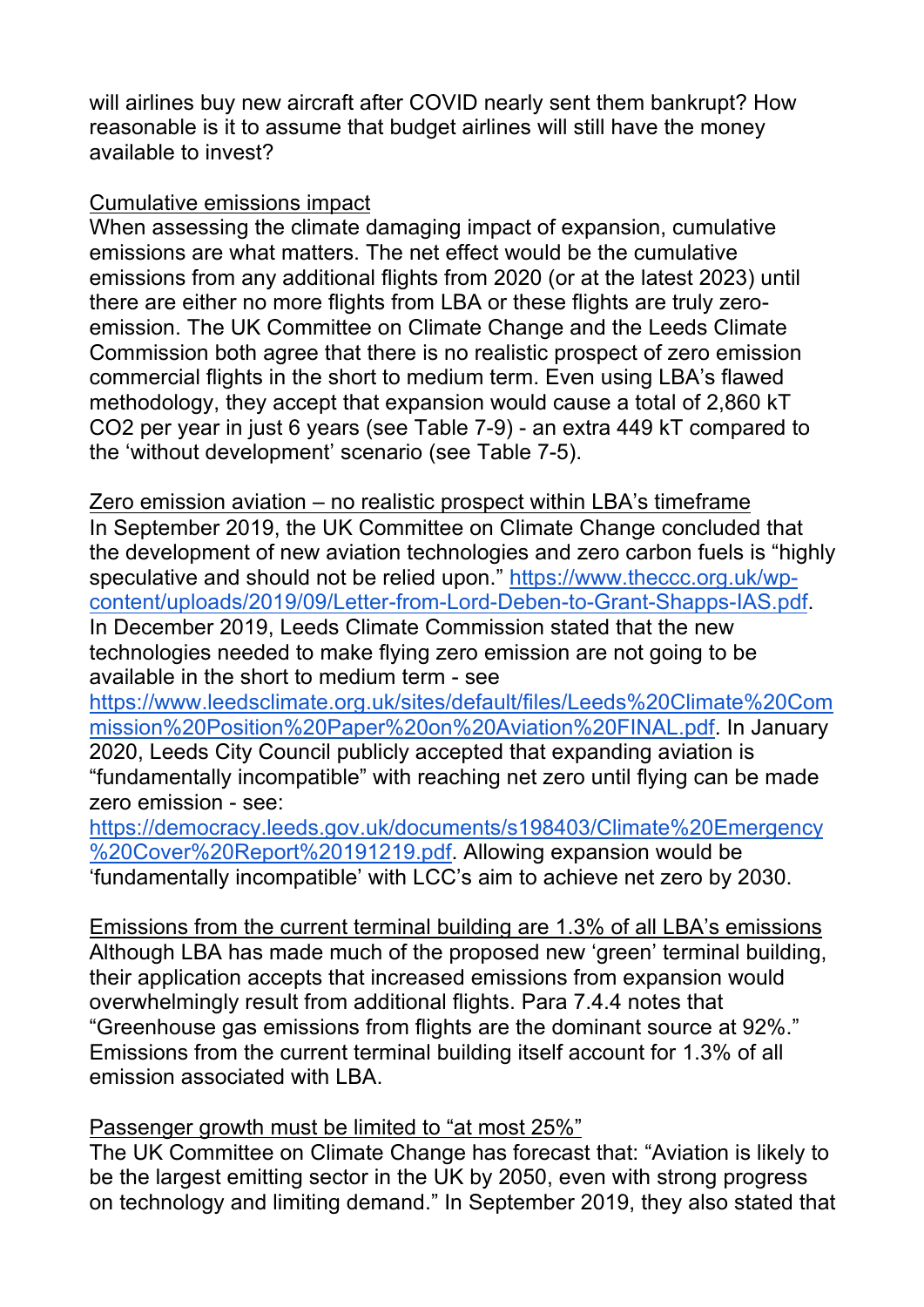we must limit aviation passenger growth to a maximum of 25% from 2018 to 2050. They said: "In the absence of a true zero-carbon plane, demand cannot continue to grow unfettered over the long-term. Our scenario reflects a 25% growth in demand by 2050 compared to 2018 levels." - see https://www.theccc.org.uk/wp-content/uploads/2019/09/Letter-from-Lord-Deben-to-Grant-Shapps-IAS.pdf. LBA wants to increase from 4 million passengers per year now to 7 million in 2030 - an increase of 72% in 10 years. This is completely incompatible with UK Committee on Climate Change advice.

# **Conclusion**

There are five major flaws in the calculation methods used by LBA:

- Exclusion of all non-CO2 effects
- Exclusion of inbound flight emissions for the additional flights caused by the development
- Failure to assess emissions beyond 2050
- Failure to assess cumulative emissions from 2020 to 2050 (or from 2020 to 2080, as requested by LCC)
- Exclusion of international flights in comparison to Leeds' emission targets

Taken together, this means the applicants have failed to comply with LCC's request for a 'worst case scenario'. They have underestimated the impact of expansion by a factor of approximately 4 and the comparison with Leeds' emissions targets by more than an order of magnitude.

Finally, 7.3.47 states: "In terms of mitigation, IEMA recommends that mitigation should in the first instance seek to avoid greenhouse gas emissions. Where greenhouse gas emissions cannot be avoided…" These additional emissions can easily be avoided by rejecting the application. Airport expansion and increasing emissions are not inevitable 'facts of life'. It is a matter of choice.

# **The Legal Stuff**

There is a substantial amount of law and policy guidance that LCC could apply to reject the application.

### Leeds Climate Emergency Declaration and 'Roadmap'

Leeds City Council issued a Climate Emergency Declaration in March 2019 and committed to a Carbon Reduction Roadmap which aims to achieve 100% emissions reduction by 2030.

Leeds Core Strategy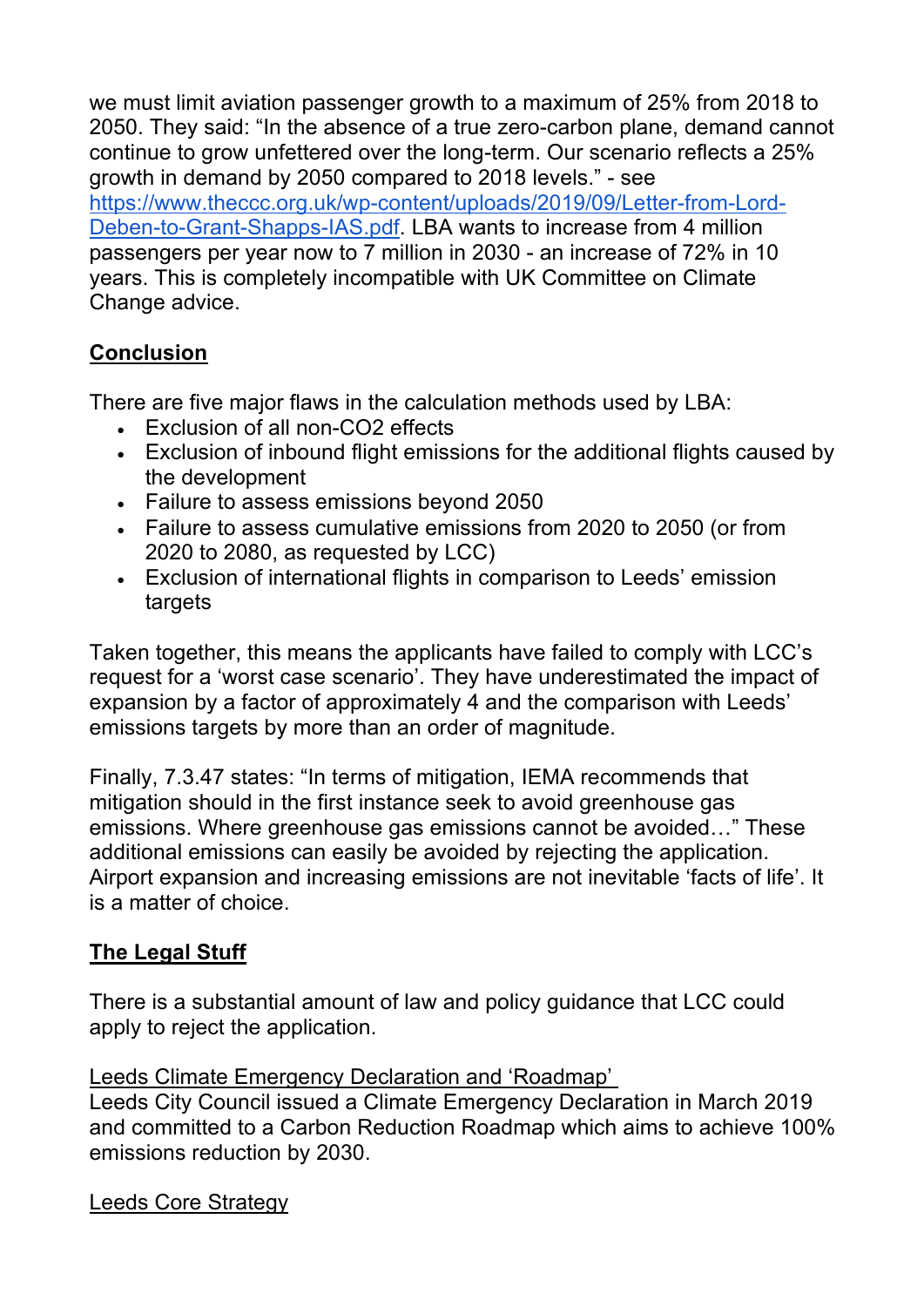Decisions on planning applications must take into account the Leeds Core Strategy. And there are several parts of it that support a rejection of the application due the impact of CO2 emissions.

One of the key challenges noted in para 2.42 is that of: "Ensuring that the physical development and growth of the District is *managed in a sustainable way*". Following the NPPF, the Core Strategy states at para 4.1.1: "The intent of the Strategy is to provide the broad parameters in which development will occur, *ensuring that future generations are not negatively impacted by decisions made today*."

Para 4.9.12 acknowledges that: "At international, national and regional levels, airports play an important role as an element of key transport infrastructure. However, *air travel raises a number of concerns regarding its impact on climate change through the generation of emissions and also the local impact on the environment* (including transport trips)…" With regard to managing the development of LBA, Spatial Policy 12 of the Core Strategy states: "The continued development of Leeds Bradford International Airport will be supported... *subject to: … (iii) Environmental assessment* and agreed plans to mitigate adverse environmental effects, where appropriate"

Clearly the environmental impact of expansion is serious, given the huge increase in CO2 emissions, and mitigation of those additional emissions is not possible.

Para 4.10.1 states: "The District's environmental resources are crucial, not just in ensuring quality of life, but also sustaining life itself. The natural world regulates the atmosphere and climate... *We have an obligation to protect our environmental resources and to pass on to future generations the natural wealth that we have inherited…"*

Finally, the Core Strategy contains a section on climate change. Although some of the details in that section are now out of date, its overall aim is clear. Para 5.5.35 notes that: "Leeds is a growing city and *all new development that is not carbon neutral adds to total emissions from Leeds* (both on site emissions and emissions associated with transport)." Air travel is clearly a form of transport.

Para 5.5.35 goes on to say: "Therefore, *there is a strong policy imperative to constrain emissions from all development as soon as possible*" and confirms that: "The Core Strategy climate change policies are designed so that new development contributes to our ambitious carbon reduction targets."

Climate Change Act, Paris Agreement and EIA regulations